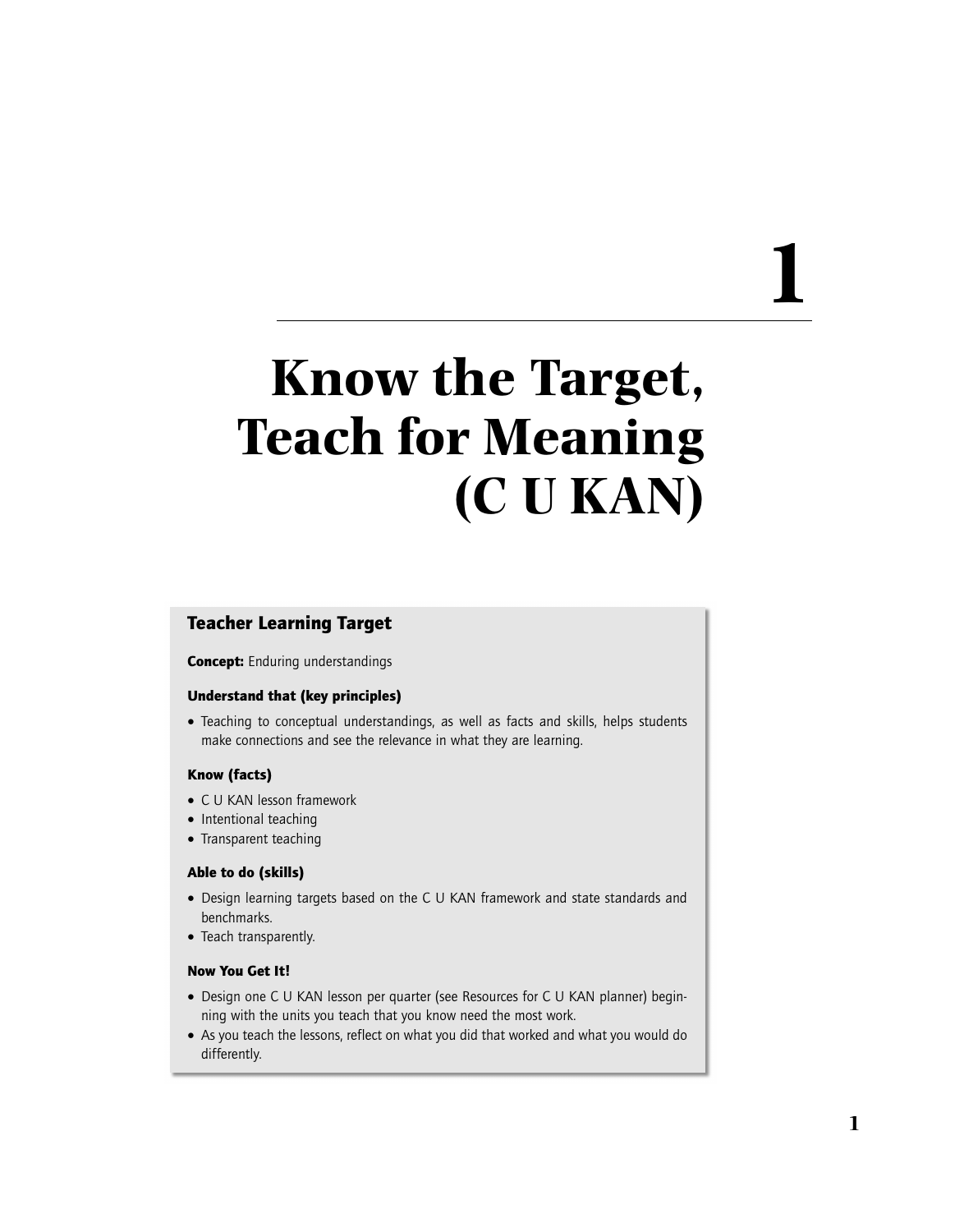**I**<sup>f</sup> we want all learners to reach the same learning target, it is essential that we begin by designing a focused learning target. A focused learning target guides formative, summative, and student self-assessment and helps us design rigorous, meaningful lessons.

Our lessons become meaningful to students when we teach for understanding, not merely to impart facts and skills. (It's no secret that many students are not excited about learning facts and skills!) If we aren't intentional in showing them how the facts and skills connect to their lives, many students see the learning as irrelevant and become disengaged.

One challenge for us in designing meaningful lessons is that most state or district standards and benchmarks are a series of discrete facts or skills that don't seem to connect to one another. If *we* struggle to see the connections between these standards and benchmarks, how can we expect students to see the connections? Another challenge for us is today's textbooks. They cover way too much content and can't effectively be used as a guide for designing clear learning targets. However, once we know our target, we can not only see where the textbook can be used as a tool to teach to the target but we can also be open to the many other options from which our students can take in content.

To help create a clear learning target, we have created a lesson design framework we call C U KAN. It ensures that lessons teach for understanding, are rigorous and meaningful, and also reach district standards and benchmarks.

# **WHAT IS C U KAN?**

We like to pronounce it *See you can!* to help us remember the important components of meaningful lessons. C U KAN is an acronym for components that are essential to creating meaningful lessons (see Figure 1.1). When planning a unit or lesson, the C U KAN framework helps us clarify the objectives, or learning targets, for the lesson. Our framework is adapted from the work of Carol Ann Tomlinson and Jay McTighe (2006).

**FIGURE 1.1** C U KAN Components

#### CONCEPT

The **concept** is the big overarching idea of a unit or lesson. The concept is *not* the topic of the lesson, such as "consonant blends" or "subtraction." It is very global, broad, and can be applied across subject areas. The concept is usually one word such as *change* or *relationships*. At the elementary grades, teaching to a concept will allow you to design thematic units.

#### UNDERSTAND (that)

The **understandings** are the underlying principles embedded within the concepts. Understandings answer the question, "Why is it important to know this?" and help us connect the content to students' lives. When developing understandings for our lessons, adding the word *that* ("Understand that . . .") helps us move away from teaching just facts and knowledge toward teaching the big ideas that are the heart of our subject, such as "Understand that change happens over time."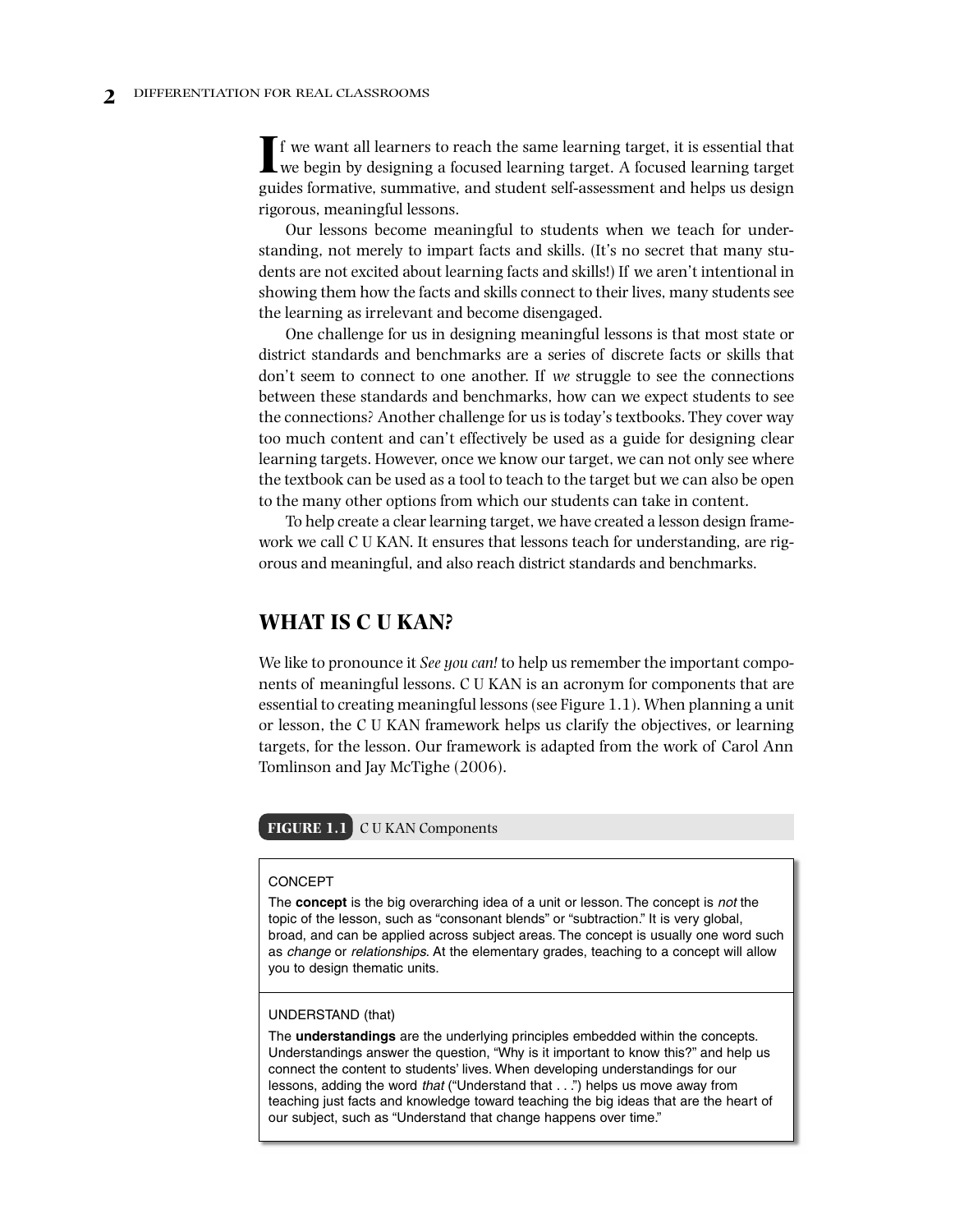### KNOW

The **know** includes the key facts and key vocabulary that enable students to speak to the understandings. They are often examples of the understandings or facts related to the understanding. The facts are content specific such as, "Michigan has shores on three of the Great Lakes" or "The main characters in *Charlotte's Web* are Charlotte and Wilbur."

### ABLE TO DO

The **able-to-do** skills are the social skills, production skills, fundamental skills, or skills of the discipline that students need to be able to do as they work toward the understandings. **Able-to-do** objectives might be "able to work in groups," "able to read a chart," or "able to create a graphic organizer."

#### NOW YOU GET IT!

The **now you get it!** is the way that students demonstrate understanding (transfer) of the targeted learning objectives. The **now you get it!** can occur during and after learning by using exit cards, tests and quizzes, and various performance-based assessments.

## **WHY C U KAN?**

When we use the C U KAN framework, designing engaging and meaningful lessons becomes more effective and efficient. The C U KAN framework lets us begin with the end in mind and helps us do the following:

# **C U KAN provides a clear, relevant learning target.**

**For us**—The more clear we are about the learning target we need students to reach, the easier it becomes for us to focus on what we want to accomplish. Then we can design lessons that connect to our students and their world. The C U KAN framework helps us point out global applications, underlying principles, and essential information that make learning relevant for students.

**For our students**—Our students want to know and deserve to know how the content we teach connects to their world. The C U KAN framework allows us to give a meaningful response to the question, "Why do we have to know this?" We will be able to respond to students by explaining things such as, "Good readers have a toolkit of strategies that help them make sense of text. Today, we are going to add another important tool to your toolbox so that you can become a better reader." With meaningful learning targets, students will know how the learning connects to their lives.

# **C U KAN guides us to more meaningful instructional methods.**

**For us—**Being clear about the learning target before we write our daily lessons ensures that the activities we design are really hitting our target and are not simply busywork. A clear learning target helps us plan instructional options that reach all our students. For example, we can plan for students who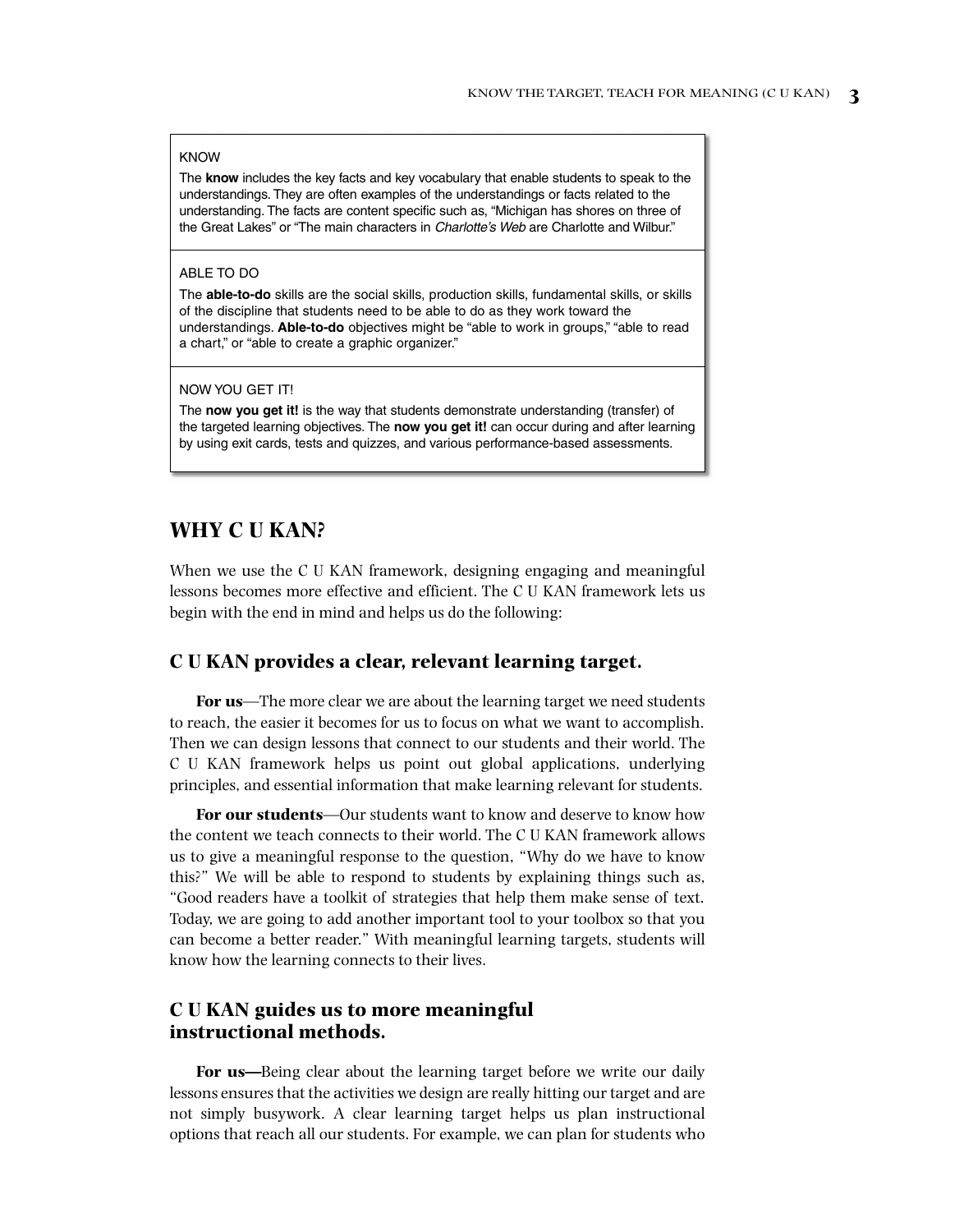need information visually, students who learn best through discussions, or students who need language support. The C U KAN framework also frees us from teaching to the book. It helps us discern what parts of the book support the learning target and where other resources would better hit the target. For example, we don't need to teach ten vocabulary terms just because our textbook has printed them in boldface type in Chapter 3. A clear learning target allows us to make better choices about which words our students most need to know in order to deeply understand, apply, and transfer the learning.

**For our students—**How can students possibly select a learning strategy to help them hit the target when they don't know what the target is? When the learning target is clear, our students can shift their thinking from "What am I supposed to be learning?" to "What isthe best way for me to learn this?" A clear learning target allows students to use their time more efficiently by studying in a way that works for them.

# **C U KAN provides a target for meaningful, ongoing assessment.**

**For us**—Our assessment options become clear when we ask, "How can students best demonstrate that they understand the learning target?" When we know our target and we know our students, we can better determine whether to offer choices, tier our lessons, or let students do independent learning contracts. We can also save ourselves valuable class time by preassessing to determine what our students already know or don't know about the learning target. This information helps us to prioritize our time and focus on what students really need to learn.

**For our students**—Clear learning targets help our students reflect on and assess their own learning growth. Posting the learning target where students can clearly see it will continually remind them where they are going. When students know where they are going, they can assess what they have mastered and what they have yet to learn.

# **C U KAN EXAMPLES**

Figures 1.2 and 1.3 show examples of the concept, understanding, knowledge, able to do (skills), and now you get it! framework for several different content areas. See Resources for other examples of understandings in various subject areas and grade levels that will serve as models for writing lessons.

Following these charts, you will find a detailed example of a weeklong lesson plan on heroes developed using the C U KAN model (Figure 1.4, page 7). The C U KAN framework can be used for longer projects, like this example, but it can also be used for short one-day lessons, homework, or even ongoing class work. The learning target guides the teacher through each component of lesson planning. It also appears at the beginning of the student handout as a reference and reminder of the learning target (Figure 1.5, pages 7–8).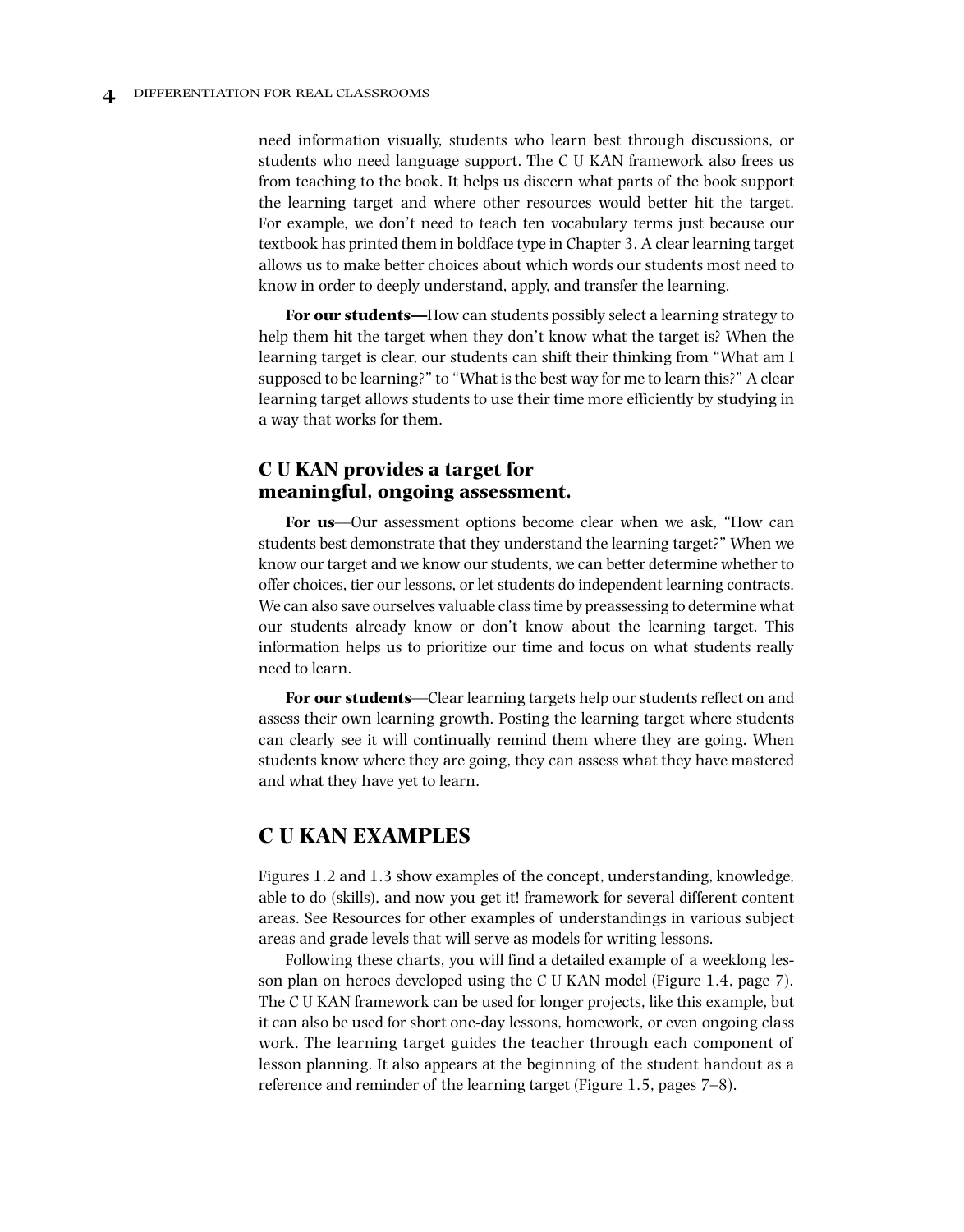|  | <b>FIGURE 1.2</b> Secondary Sample Learning Targets |  |
|--|-----------------------------------------------------|--|
|--|-----------------------------------------------------|--|

|                                                                                                                                                                                    | <b>Social</b><br><b>Studies</b>                                                                                                                           | <b>Science</b>                                                                                                                  | <b>Math</b>                                                                                                                                                                                | <b>Language Arts</b>                                                                                                         |
|------------------------------------------------------------------------------------------------------------------------------------------------------------------------------------|-----------------------------------------------------------------------------------------------------------------------------------------------------------|---------------------------------------------------------------------------------------------------------------------------------|--------------------------------------------------------------------------------------------------------------------------------------------------------------------------------------------|------------------------------------------------------------------------------------------------------------------------------|
| <b>CONCEPT</b><br>The big idea of a<br>unit/lesson, usually<br>one word                                                                                                            | Systems                                                                                                                                                   | Systems                                                                                                                         | <b>Number Sense</b>                                                                                                                                                                        | Purpose                                                                                                                      |
| <b>UNDERSTAND</b><br>What is the<br>principle or concept<br>that you want<br>students to<br>understand?<br>(Should be global,<br>relevant, and have<br>broad applications.)        | Understand that<br>a democratic<br>government<br>maintains a<br>system of<br>checks and<br>balances so that<br>no one way of<br>thinking can<br>take over | Understand that<br>a decrease in<br>habitat<br>contributes to a<br>decrease to the<br>population of<br>local species            | Understand that<br>everything is made up<br>of wholes and parts                                                                                                                            | Understand that<br>writer's use<br>persuasive<br>techniques to<br>convince others of<br>a point of view                      |
| <b>KNOW</b><br>What are the key<br>facts and key<br>vocabulary words<br>that you want<br>students to know?                                                                         | Fascism<br>Hitler<br>Goering<br><b>Allies</b><br>Major events<br>and dates that<br>led to WWII                                                            | Contributing<br>factors to habitat<br>destruction<br>Habitat<br>conversion<br>Predation<br>Endangerment                         | Numerator<br>Denominator<br><b>Equivalent fractions</b>                                                                                                                                    | Types of<br>persuasive<br>communication<br>techniques                                                                        |
| ABLE TO DO<br>What basic skills,<br>social skills.<br>production skills,<br>and/or skills<br>of the discipline<br>will students be<br>able to do as a<br>result of this<br>lesson? | Read and<br>comprehend text<br>Take notes<br>Work in groups                                                                                               | Research via<br>field study or<br>online<br>investigation<br>Comprehend<br>text<br>Gather data<br>Interpret data                | Compare whole<br>numbers and<br>fractions<br>Multiplication<br><b>Division</b><br>Work independently                                                                                       | Brainstorming<br>Rough drafts<br>Revision and<br>editing techniques<br>Make a goal and<br>create a plan to<br>follow through |
| NOW YOU GET IT!<br>How could students<br>demonstrate their<br>understanding?                                                                                                       | <b>RAFT Plus (see</b><br>Chapter 6):<br>Role play from<br>the perspective<br>of a historical<br>figure we studied                                         | Choice menu<br>Letter to the<br>editor<br>Data display<br>with conclusions<br>Public service<br>announcement<br>Children's book | <b>Tiered lesson</b><br>a. Create fraction<br>strips at varying<br>levels of complexity<br>b. Create story<br>problems from<br>your life that show<br>understanding of<br>wholes and parts | Interest-based<br>groups<br>Analyze writing<br>models, then write<br>a persuasive piece                                      |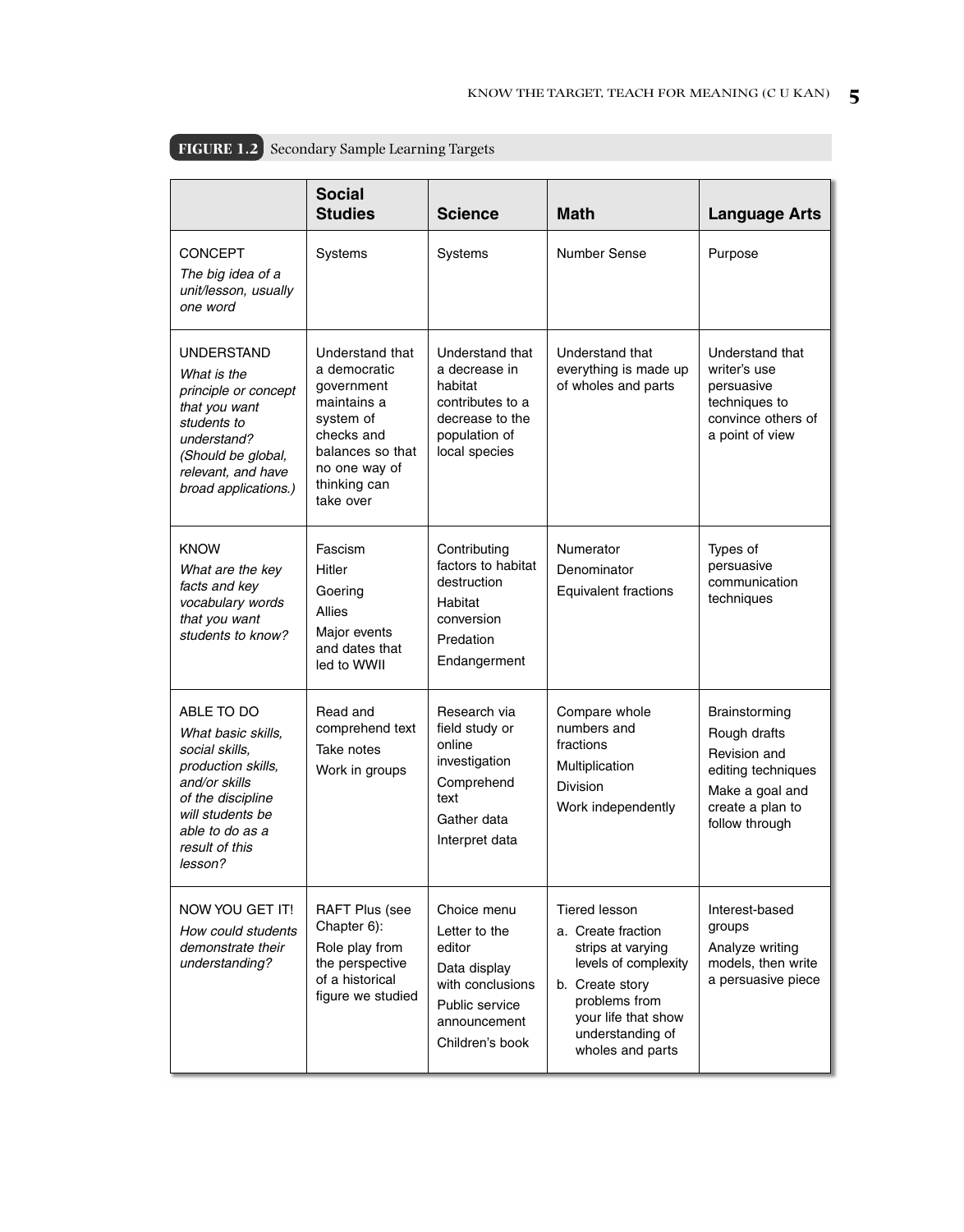# **6** DIFFERENTIATION FOR REAL CLASSROOMS

# **FIGURE 1.3** Elementary Sample Learning Targets

|                                                                                                                                                                                      | <b>Social</b><br><b>Studies</b>                                                                                               | <b>Science</b>                                                                                                                                             | <b>Math</b>                                                                                                                                                                   | <b>Language Arts</b>                                                                                                                           |
|--------------------------------------------------------------------------------------------------------------------------------------------------------------------------------------|-------------------------------------------------------------------------------------------------------------------------------|------------------------------------------------------------------------------------------------------------------------------------------------------------|-------------------------------------------------------------------------------------------------------------------------------------------------------------------------------|------------------------------------------------------------------------------------------------------------------------------------------------|
| <b>CONCEPT</b><br>The big idea of a<br>unit/lesson, usually<br>one word                                                                                                              | Community<br>(Second<br>grade)                                                                                                | Force<br>(Fifth grade)                                                                                                                                     | Time<br>(First grade)                                                                                                                                                         | Language<br>(Kindergarten)                                                                                                                     |
| <b>UNDERSTAND</b><br>(that)<br>The underlying<br>principle that<br>connects the content<br>to students' lives                                                                        | Understand<br>that in a<br>community<br>there is an<br>interaction<br>between the<br>people and<br>the natural<br>environment | Understand that<br>humans study<br>how nature works<br>and use that<br>knowledge to<br>create things that<br>make life easier<br>for humans                | Understand that<br>people made up the<br>idea of time as a way<br>to measure how long<br>events or actions<br>take place and so<br>they could organize<br>and plan            | Understand that<br>humans created a<br>system of sounds<br>and symbols so<br>that they could<br>communicate<br>effectively                     |
| <b>KNOW</b><br>The key facts and<br>key vocabulary<br>words that support<br>the understandings                                                                                       | The natural<br>and human<br>characteristics<br>of where we<br>live                                                            | Six types of<br>simple machines<br>Force, distance,<br>work                                                                                                | Hour<br>Half hour<br>Half past the hour                                                                                                                                       | Each letter of the<br>alphabet produces<br>its own sound<br>The sound of each<br>letter is the code<br>that allows<br>humans to<br>communicate |
| ABLE TO DO<br>The basic skills.<br>social skills,<br>production skills.<br>and/or skills of the<br>discipline students<br>will be able to do to<br>work toward the<br>understandings | Use graphic<br>aides like<br>maps or<br>pictures<br>Gather data<br>about our<br>community                                     | Create a<br>compare<br>/contrast chart<br>that shows the<br>different types of<br>simple machines<br>Calculate the<br>amount of work<br>$(F \times D = W)$ | Tell time to the hour<br>and half hour                                                                                                                                        | Identify the letters<br>of the alphabet and<br>their sounds                                                                                    |
| NOW YOU GET IT!<br>How students<br>demonstrate their<br>understanding of the<br>above learning<br>objectives                                                                         | <b>RAFT Plus:</b><br>Role play a<br>person from<br>the community<br>and tell how<br>you interact<br>with the<br>environment   | Centers:<br>Students rotate<br>through six<br>centers, one on<br>each machine.<br>They complete<br>activities and the<br>compare/contrast<br>chart.        | Tiered lesson:<br>Tier 1: Students<br>work on telling time<br>with a digital or<br>analog clock<br>Tier 2: Students<br>create a daily<br>schedule for a typical<br>school day | Choice:<br>Students choose<br>one activity/center<br>from a choice menu<br>that is posted on<br>the whiteboard for<br>them to see              |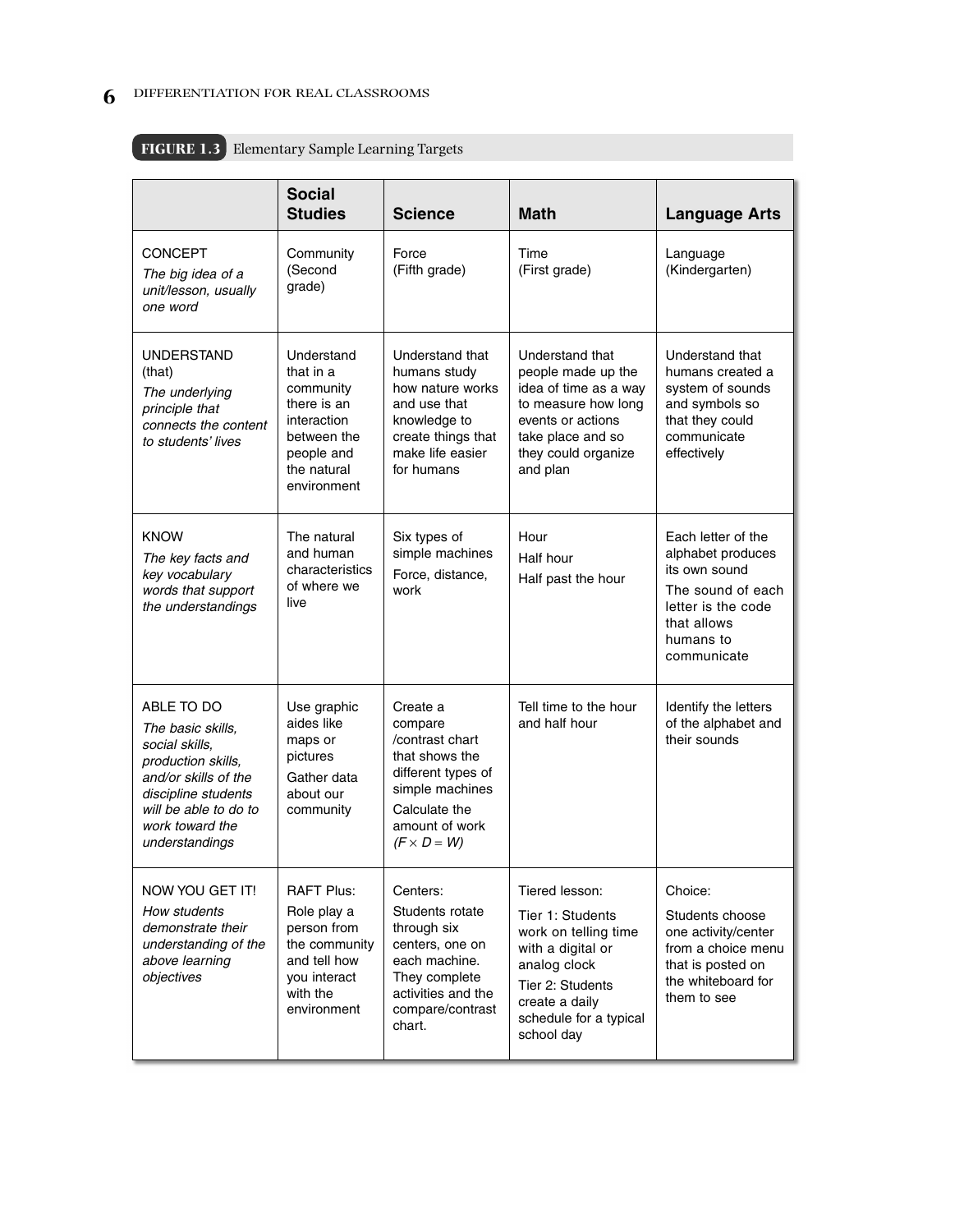# **FIGURE 1.4** C U KAN Lesson Design **C U KAN Lesson Design Name: Grade Level of Lesson: CONCEPT:** Relationship **TOPIC:** Heroes As a result students should... **Understand that (key principles)** • We learn about how we want to lead our lives by studying the lives of people who have had a positive impact in the world. **Know (facts)** • Hero characteristics • Heroes—past and present **Able to do (skills/be able to. . .)** • Select someone who is a hero to you. • Collect characteristics of that person that you admire. • Present information about your hero. **Preassess:** How will you determine students' readiness, interests, or learning profiles before starting your lesson/unit? Quick Write Exit Card—Do you have a person that you admire or look up to? If yes,

who is that person, and what do you admire about them? If no, list qualities you respect or admire in others.

# **FIGURE 1.5** Sample Student Handout

## **Hero Choice Menu**

**Concept:** Relationship

## **Understand that (key principles)**

• We learn about how we want to lead our lives by studying people who have had a positive impact in the world.

## **Know (facts)**

- Hero characteristics
- Heroes—past and present

#### **Able to do (skills/be able to . . .)**

- Select someone who is a hero to you.
- Collect characteristics about that person that you admire.
- Choose a way to present information about your hero and your hero's impact on your life.

*(Continued)*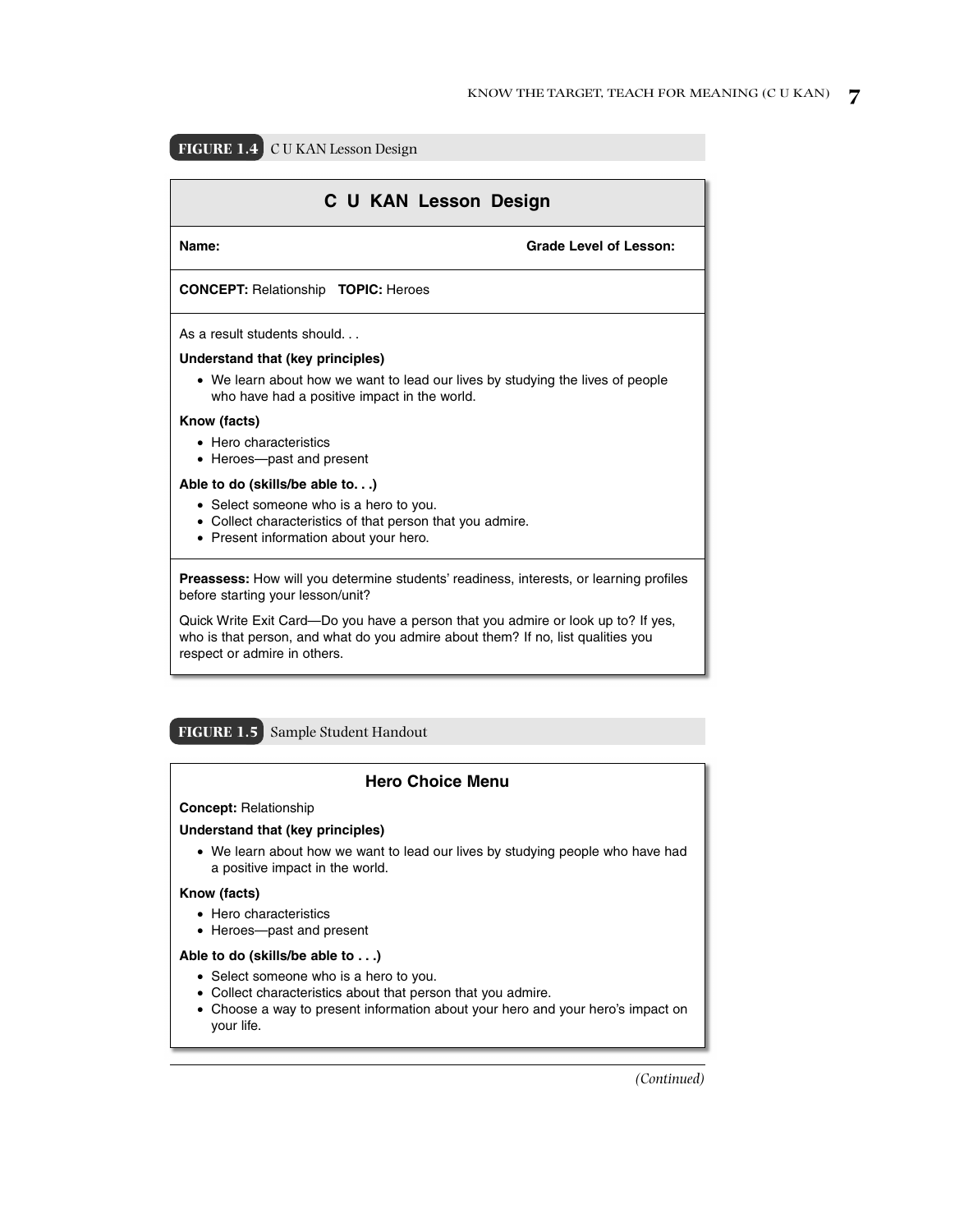| <b>FIGURE 1.5</b> (Continued)                                                 |                                                                                                 |  |  |  |
|-------------------------------------------------------------------------------|-------------------------------------------------------------------------------------------------|--|--|--|
|                                                                               |                                                                                                 |  |  |  |
| Present a skit or video about your hero<br>and how that person impacted life. | Write a story about how you changed<br>your life because of what you learned<br>from your hero. |  |  |  |
| Make a chart comparing your future life<br>with your hero's life.             | Create a PowerPoint presentation about<br>your hero's impact on your life.                      |  |  |  |
| Write and illustrate a book for younger<br>children about your hero.          | Write a rap/poem/song about your hero.                                                          |  |  |  |

# **HOW TO WRITE A C U KAN**

Below are some questions we can ask ourselves to guide the lesson-designing process using the C U KAN framework. The questions are a guide to help determine clarity as we create a concept, an understanding, facts (know), skills (able to do), or assessment (now you get it!).

# **When designing a** *concept***, ask—**

- Is the concept written in one or two words? (Concepts are one or two words, not phrases or sentences: for example, *patterns, systems, interrelationships, communication.*)
- Is this a concept or a topic? Topics are specific to what is being taught: a life cycle, fractions, *To Kill a Mockingbird,* the American Revolution. Concepts are big, global ideas that could be taught again and again, such as patterns, relationships, systems, or communication.

# **When designing the** *understanding***, ask—**

- Could this idea be taught and used in several contexts in my content area? For example, in math, you might have the following understanding:
	- *Understand that everything in the world is made up of wholes and parts and mathematicians have found numerical ways to represent this that can be used in real-life applications.*
	- This understanding could be used over and over again when teaching fractions, decimals, ratios, percentages, and more.
- Is there an example of this idea that could be applied to other content areas? For example, "Understand that change happens over time. This *understanding* could be connected and taught in any subject area at any grade level because change happens in science, math, social studies, language arts, and other areas of learning.
- Is this a global statement that could be connected and made relevant to students' lives? For example, when teaching about how change happens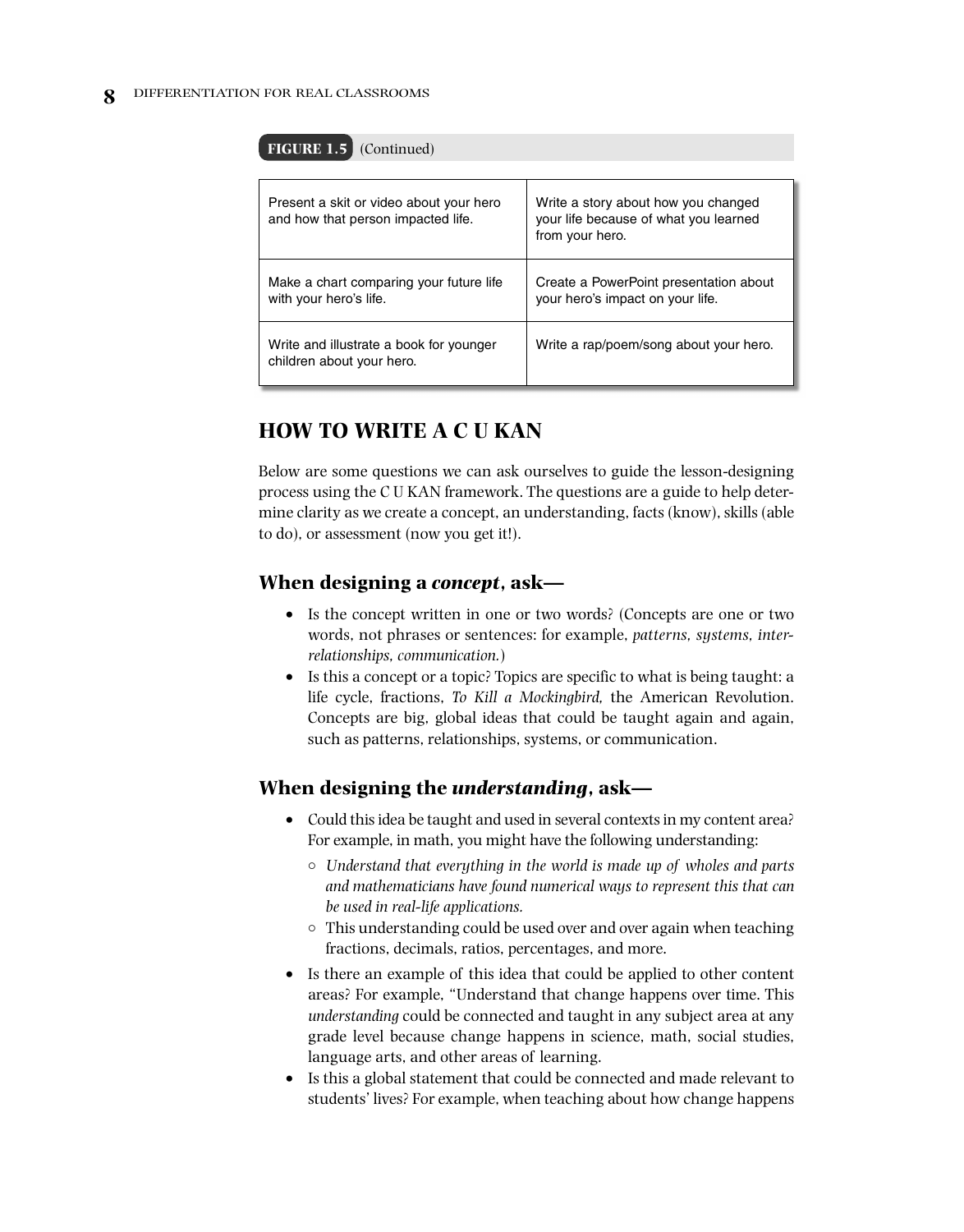over time, we can begin the unit by making connections to how the students themselves or their work is changing over time.

- Did I write the topic for my lesson into the understanding? If so, it's not global enough. For example, if you write, "Understand that fractions are a way to represent wholes and parts," you can use that *understanding* only during a unit on fractions. The scope is too limited, and that limits the connections you can make.
- Does the understanding guide students to think like scientists, mathematicians, writers/readers, or historians?
- Would I more likely need to evaluate this part of the learning target by asking students to do a performance-based assessment, such as an essay question, project, or simulation? *Understandings* do not usually lend themselves to true/false or multiple-choice questions.
- Is the statement written, "understand that" rather than "understand why" or "understand how"?

# **When designing the** *know***, ask—**

- Is this a specific fact?
- Is this a key vocabulary word?
- Is this an example of something?
- Could I test this information with a true/false, multiple-choice question?

# **When designing the** *able to do***, ask—**

- Is there an action involved?
- Would students have to do something?
- Would students benefit from having something demonstrated to them in order to do this?
- Would I assess this by asking students to do or demonstrate a skill?

# **When designing the** *now you get it!* **ask—**

- Are students being asked to show or demonstrate what they have learned?
- Is this a formative or summative activity?
- Are students expected to self-reflect or self-assess?

# **C U KAN AND PRIMING THE BRAIN: MAKING CONNECTIONS**

Once we have designed a clear learning target, we can begin our units by connecting what we are about to teach to students' lives. Using the language of brain research, we can *prime* students' brains to get them ready to learn the new content since the learning brain always seeks to make connections (Jensen, 1994).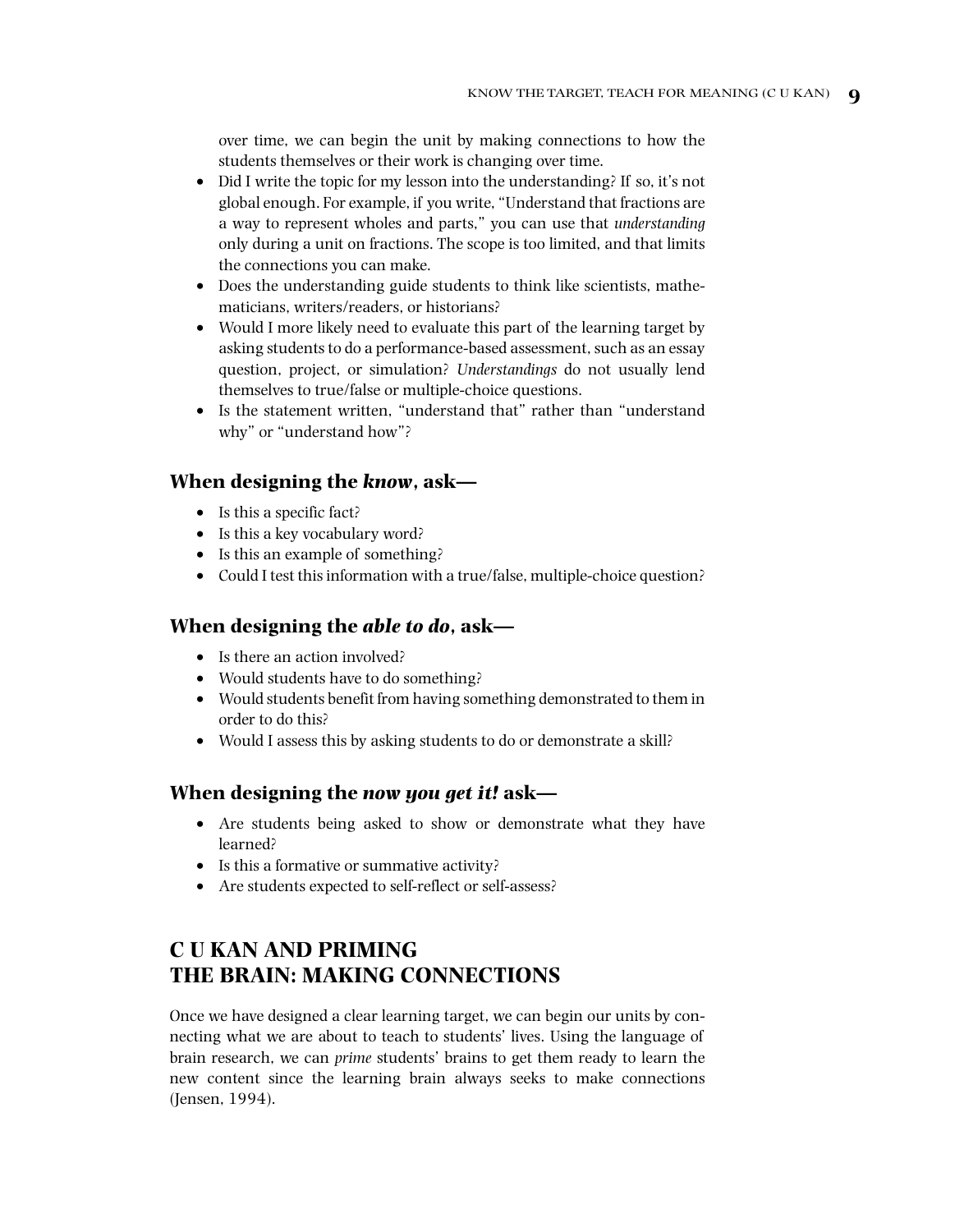For example, in the sample lesson on heroes, the *understanding* reads, "Understand that we learn about how we want to lead our lives by studying the lives of people who have had a positive impact in the world." To help students connect to this understanding, we may choose to prime their brains by sharing examples of our personal heroes, explaining why we admire those heroes, what we learned from them, and how that has impacted our life choices. This connection to our own lives helps students make connections to the heroes in their lives. If an *understanding* in language arts is, "Understand that writers have a toolkit of strategies they use to communicate effectively. The greater the toolkit of strategies, the more choices the writer has for reaching varied audiences," we could begin our lesson on the importance of punctuation marks by reading the book, *Eats, Shoots & Leaves: Why Commas Really Do Make a Difference!* by Lynne Truss (2006). This *prime* makes a point by using humorous examples that connect readily to students' lives.

We can prime students' brains with video clips, PowerPoint presentations, models, and real-life examples. When we take the time to prime students' brains and set the stage for what's to come, we keep a sense of curiosity and wonder alive in our classrooms.

# **C U KAN AND ONGOING ASSESSMENT**

Beginning with a clear learning target also guides assessment, from preassessment through formative assessment to summative assessment.

When we preassess, we determine whether it would be helpful to have information about the understand, know, or able-to-do part of our learning target. For example, in the hero lesson, we would probably want to know if students have heroes and if they can name traits they admire. This gives us information about students' understanding of the idea of heroes and what they know of hero characteristics. When preassessing a unit on adding fractions, we would most likely want to pretest students' able-to-do skills.

Because we are clear on our target at the beginning of our units, we are clear regarding what we need to formatively assess throughout the unit. We can also share the target with students and have them self-assess throughout the learning process. For example, once students are working on their chosen projects for the hero lesson, we can ask them to complete exit cards to reflect on how well they have included the required learning targets in their project and what they still need to include (see Figure 1.6). The exit card helps the students own their responsibility for working toward the learning target and allows us to formatively assess student progress along the learning path. We can then provide additional support or additional challenge for students as needed.

Finally, starting with a clear C U KAN learning target helps us determine what the summative assessment should look like and what it should include. For example, when designing the hero lesson project, the summative assessment is the project. Based on the learning target, there is no need for a traditional test or quiz because that is not the desired outcome forthe lesson. However, when assessing a skill like adding fractions, a quiz or test makes the most sense. From a clear target it becomes easier to see what we could learn with a traditional test or quiz or what would be better assessed through something like an essay question or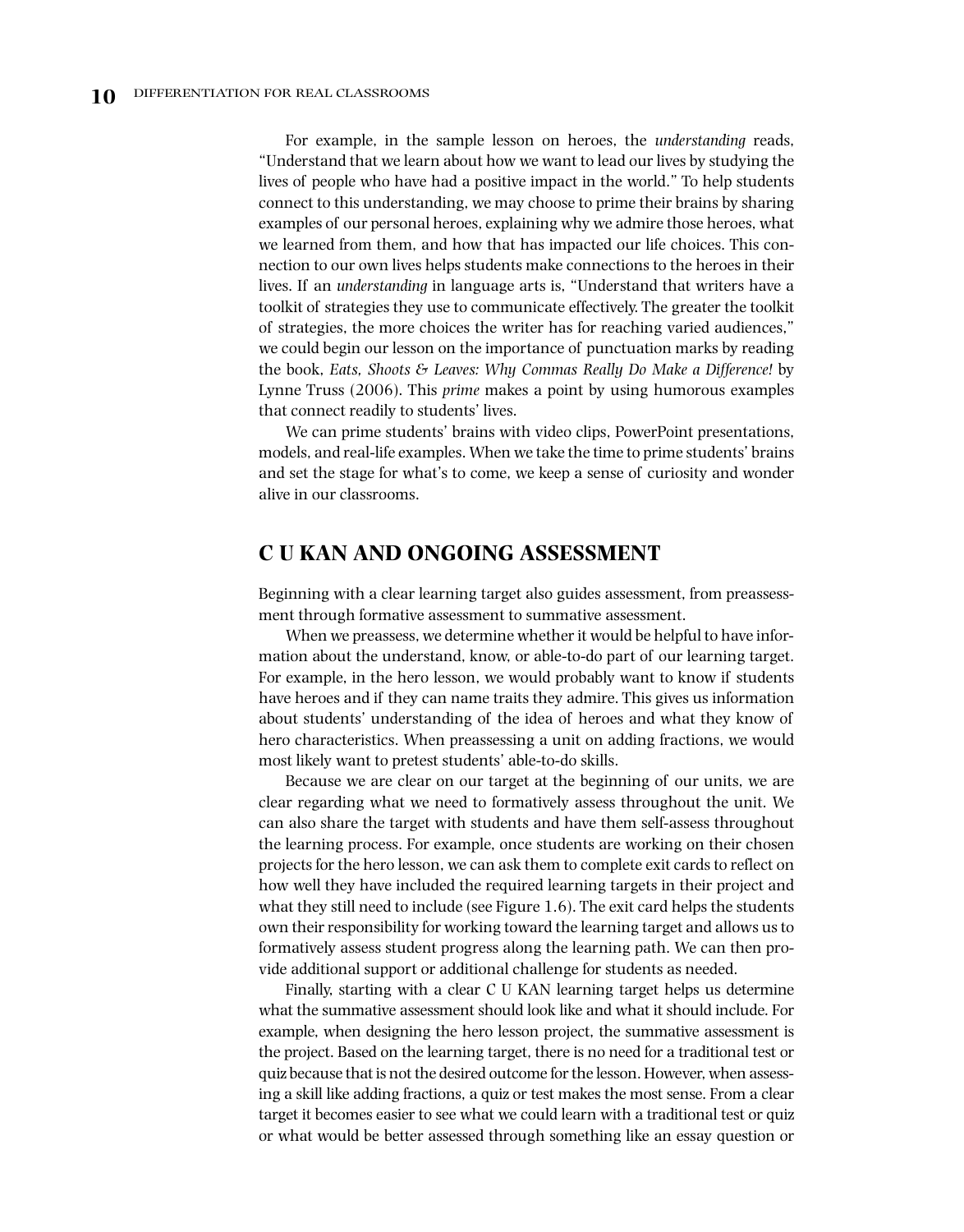| <b>FIGURE 1.6</b> Hero Exit Card                                                                                                                |  |  |  |
|-------------------------------------------------------------------------------------------------------------------------------------------------|--|--|--|
|                                                                                                                                                 |  |  |  |
| <b>Hero Self-Assessment Exit Card</b>                                                                                                           |  |  |  |
| Assess yourself on the learning target for your hero project:                                                                                   |  |  |  |
| A. On a scale of 1 (low) to 5 (high), how well does your choice project show your<br>understanding of your hero's positive impact on your life? |  |  |  |
| 1 2 3 4 5                                                                                                                                       |  |  |  |
| B. Do you think you included enough specific characteristics and examples about<br>your hero to make your project powerful?                     |  |  |  |
| 1 2 3 4 5                                                                                                                                       |  |  |  |
| C. How would you rate the quality of your project at this time?                                                                                 |  |  |  |
| 1 2 3 4 5                                                                                                                                       |  |  |  |
| What steps do you plan to take on your project before the due date?                                                                             |  |  |  |

student-designed project (a visual display, skit, song, or model). Summative assessments may often end up being a combination of more traditional assessments of facts and skills as well as activities such as an essay question or visual representation that evaluate deeper understanding.

When assessing a project, the advantages of starting with a clear learning target become obvious. Because we have already established our criteria, designing a rubric for the final assessment is easy. Look at Figure 1.7, the rubric for the hero lesson. Note how the learning target becomes the criteria for assessment. This allows us to design only one rubric, even though students are choosing from several projects. Figure 1.8 shows how an early elementary rubric would look. When using the rubrics, first the students self-assess on the rubric, and then the teacher does the final assessment using the same rubric. The students don't give themselves points; they mark an "X" where they think they performed for each target in the rubric.

## **FIGURE 1.7** Secondary Hero Lesson Rubric

| <b>Hero Rubric</b>                                                             |                  |      |      |                                    |
|--------------------------------------------------------------------------------|------------------|------|------|------------------------------------|
|                                                                                |                  |      |      |                                    |
| <b>Expectations</b>                                                            | <b>Excellent</b> | Good | Okay | <b>Needs</b><br><b>Improvement</b> |
| Understands that<br>a hero can impact how<br>you will lead your life<br>Points |                  |      |      |                                    |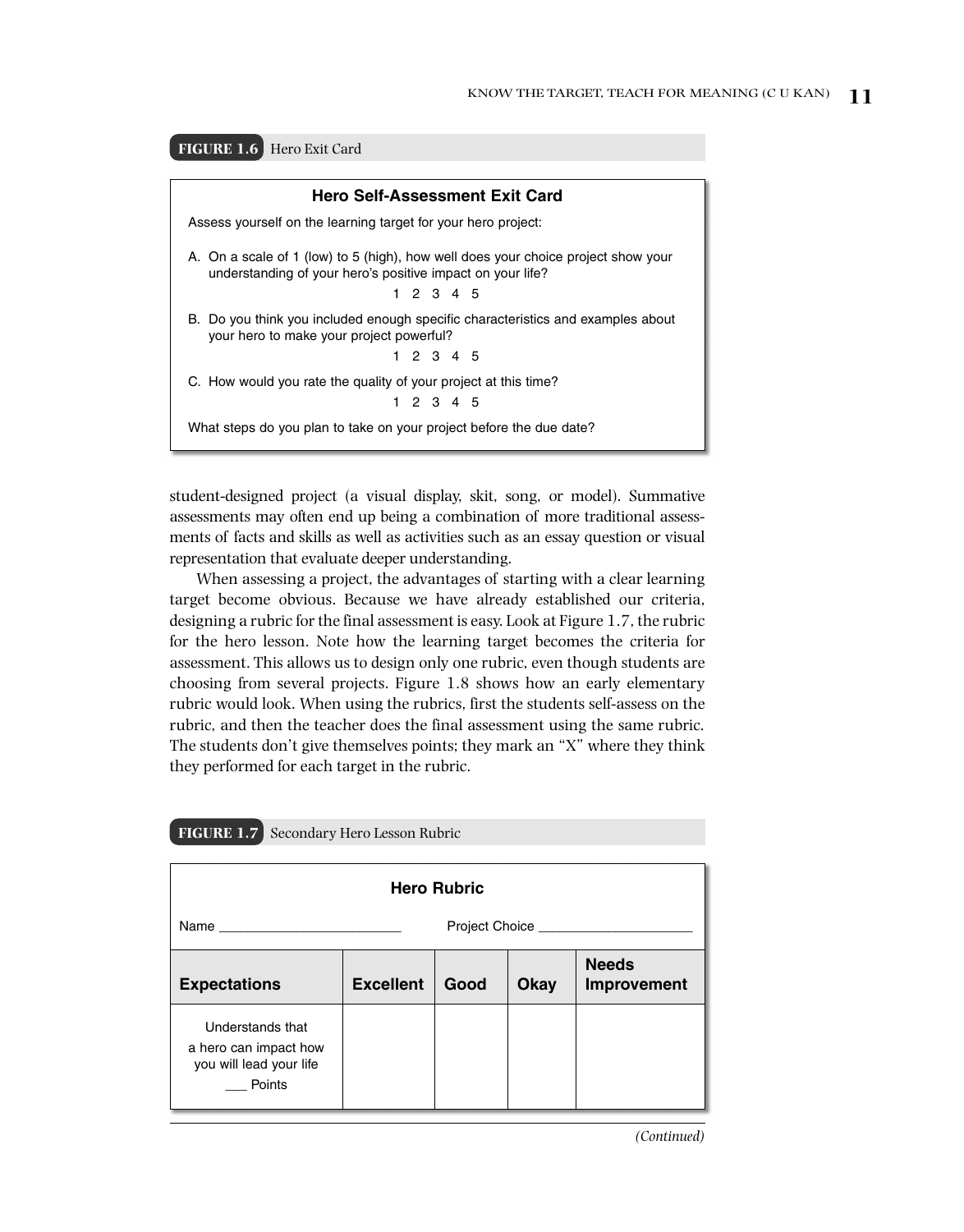| <b>FIGURE 1.7</b> (Continued) |
|-------------------------------|
|-------------------------------|

| <b>Expectations</b>                                | <b>Excellent</b> | Good | <b>Okay</b> | <b>Needs</b><br><b>Improvement</b> |
|----------------------------------------------------|------------------|------|-------------|------------------------------------|
| Knows<br>facts about a hero's life<br>Points       |                  |      |             |                                    |
| Quality work<br>(As self-defined)<br><b>Points</b> |                  |      |             |                                    |
| Questions and notes<br>Points                      |                  |      |             |                                    |
| Two ways I/we will do quality work for our project |                  |      |             |                                    |
| 2.                                                 |                  |      |             |                                    |
| What I did that was quality work:                  |                  |      |             |                                    |
| What I could do better next time:                  |                  |      |             |                                    |
| Teacher comments:                                  |                  |      |             |                                    |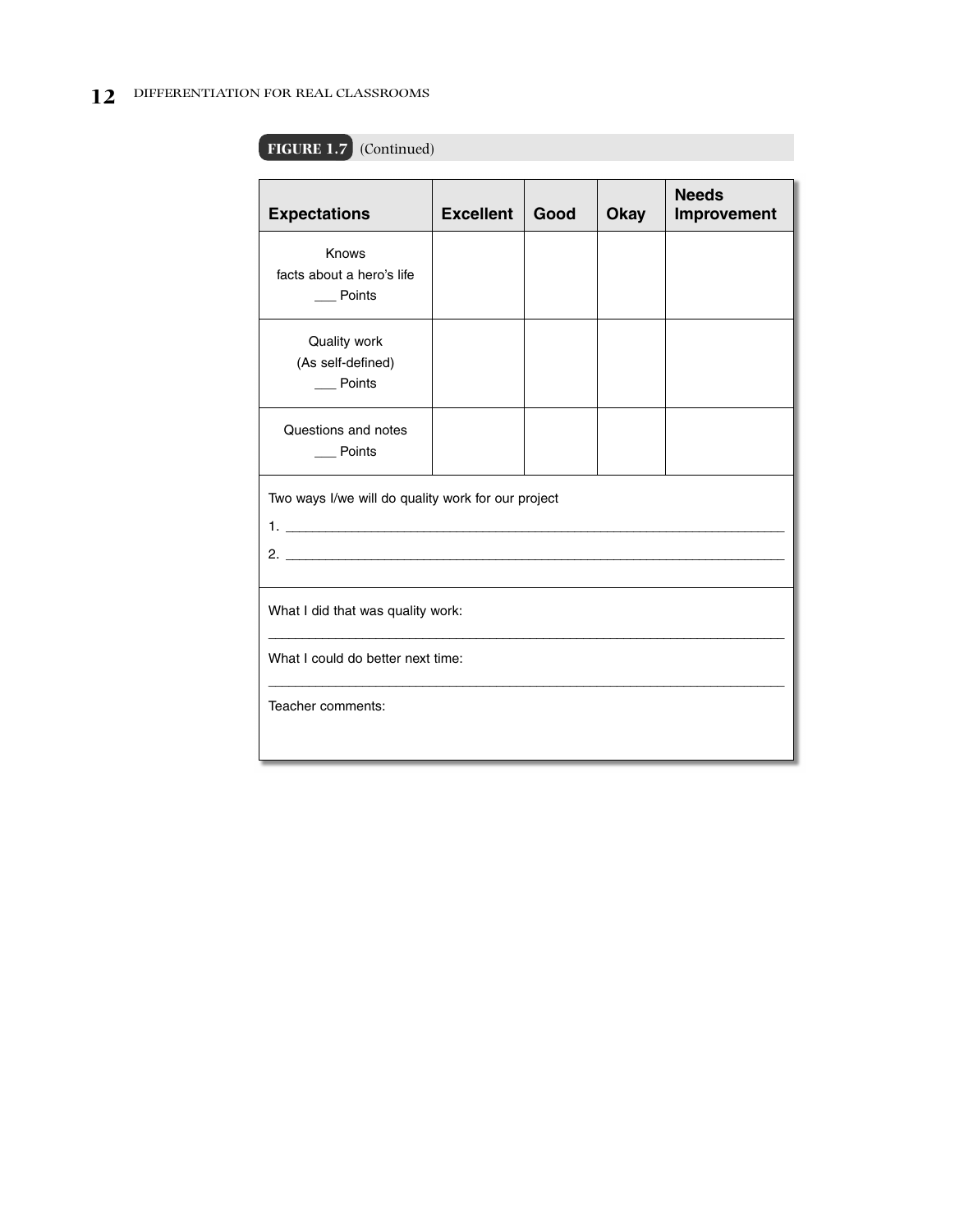|                                                                                       | <b>Hero Rubric</b> |  |
|---------------------------------------------------------------------------------------|--------------------|--|
| Name:                                                                                 |                    |  |
| Project Choice:                                                                       |                    |  |
| <b>How I Did</b>                                                                      |                    |  |
| Understands that we learn<br>how to be a good person by<br>studying other good people |                    |  |
| Knows what good<br>things you admire<br>about a hero                                  |                    |  |
| Good project<br>(Quality Work)                                                        |                    |  |
| What I did that I am really proud of:                                                 |                    |  |
| What I could do better:                                                               |                    |  |

# **HOW C U KAN WILL HELP US DIFFERENTIATE**

The C U KAN framework helps us differentiate because it provides a clear map for what we want our students to understand, know, and be able to demonstrate. C U KAN also helps us design an aligned rubric that focuses on the essential learning points. We know what we are looking for and what it looks like when students get there.

C U KAN gives us the road map to begin differentiating:

- 1. How students take in the C U KAN information *(Chunk)*
- 2. How students process the C U KAN information *(Chew)*
- 3. How students demonstrate their understanding of the C U KAN *(Check)*

We can readily convey the importance of content to our students when we have a clear learning target to aim toward and when we make real-life connections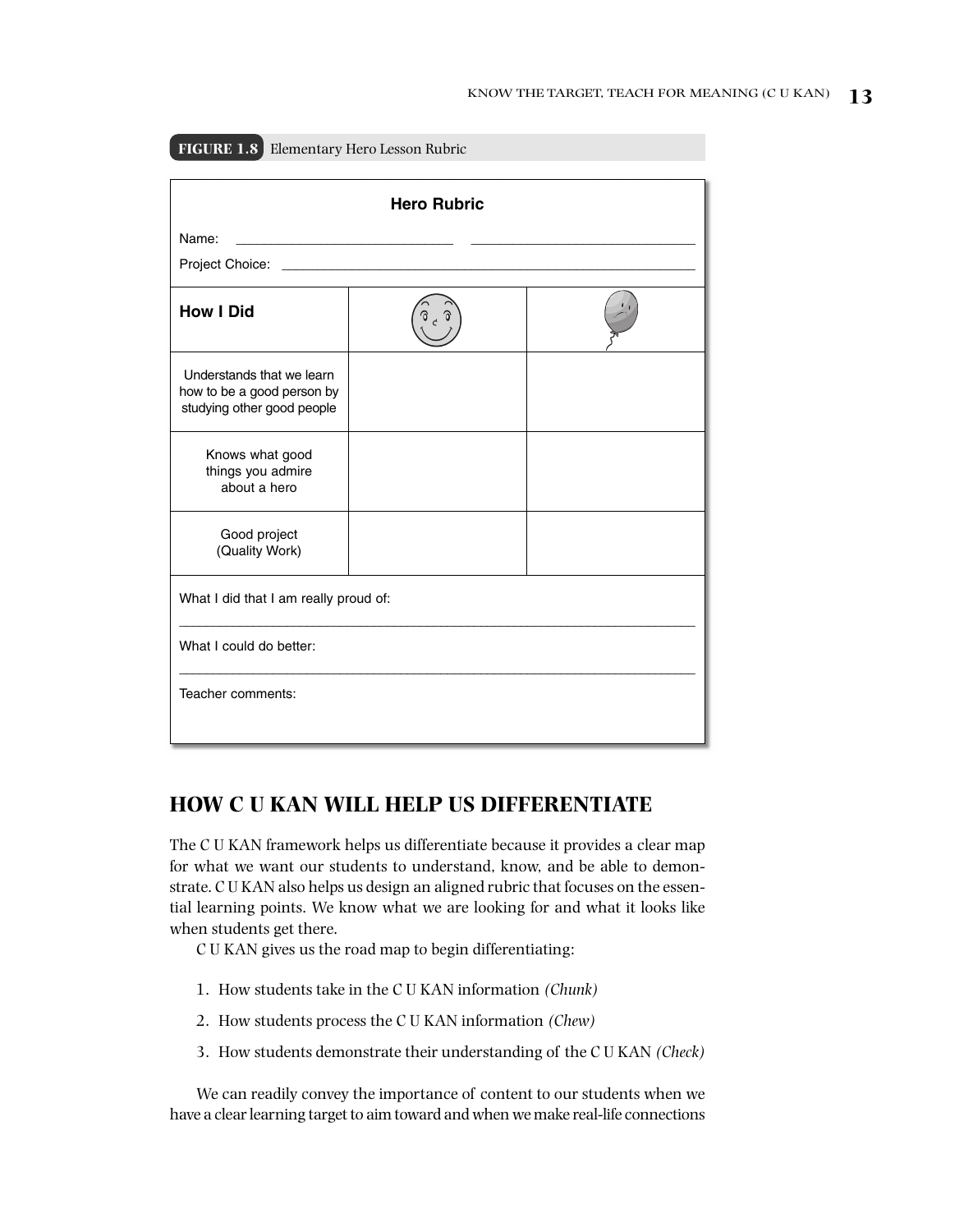to that target. Sharing the learning target encourages students to take responsibility for their own learning. They are able to self-reflect; they know when they are getting or not getting the targeted objectives. Starting with a clear learning target also allows us to think of alternative options for assessing and reporting students' progress toward learning outcomes.

C U KAN helps us make our teaching more intentional and transparent (see Figure 1.9). Intentional teaching is when *we* know why we are teaching what we are teaching. Teachers who are clear on their learning target can be more intentional because they can use the target to guide them as they make choices about what is most important to teach, and why. For example, Gayle was really excited and ready to teach students through varying multiple intelligences, so she designed a lesson in which her seventh-grade students could get in

| <b>Intentional</b>                                                                                                                                                                                                                                                                                                 | <b>Transparent</b>                                                                                                                                                                                                                                                                                                                                                 |
|--------------------------------------------------------------------------------------------------------------------------------------------------------------------------------------------------------------------------------------------------------------------------------------------------------------------|--------------------------------------------------------------------------------------------------------------------------------------------------------------------------------------------------------------------------------------------------------------------------------------------------------------------------------------------------------------------|
| You collect data on a survey about your<br>students' learning styles or multiple<br>intelligences because you want to find out<br>how your students learn best so you can<br>design lessons that work for them.                                                                                                    | You explain to students that you will be<br>teaching vocabulary to varying learning<br>styles, so they can self-assess which<br>learning style works best for them in<br>order to be more effective at studying<br>and learning.                                                                                                                                   |
| You model quality use of sustained silent<br>reading (SSR) time because you believe<br>in the value of reading with your students.<br>You get excited about the book you are<br>reading. Read intently. Share and talk<br>about books students are reading.                                                        | You ask students to create a list of quality<br>uses of SSR time versus poor uses of SSR<br>time. Then students create a bulletin board<br>of pictures of students modeling quality<br>versus poor behaviors. You explain to<br>students that they must ultimately own their<br>own reading lives and they can develop<br>behaviors that develop lifelong reading. |
| You give a performance-based<br>assessment rather than a test to have<br>students show their understanding of the<br>similarities and differences between the<br>cultures in Asia and in America today<br>because you know this will assess for a<br>deeper understanding than you would<br>see on a test or quiz. | You explain to students that the reason you<br>will assess using a performance-based<br>project rather than a test is that you want<br>to see their understanding of cultural<br>connection, not just their knowledge<br>of the facts.                                                                                                                             |
| When checking homework in math, you<br>have several students think aloud the<br>varying ways they got to the correct answer<br>because you want students to model for<br>each other that there is more than one way<br>to get a correct answer in math.                                                            | When students share another way to get<br>to the correct answer, you note it out loud<br>to the class. "Great, Amir, that is indeed<br>another way to get to the same answer.<br>How many of you can see how Amir<br>came up with his answer?"                                                                                                                     |

## **FIGURE 1.9** Intentional and Transparent Teaching